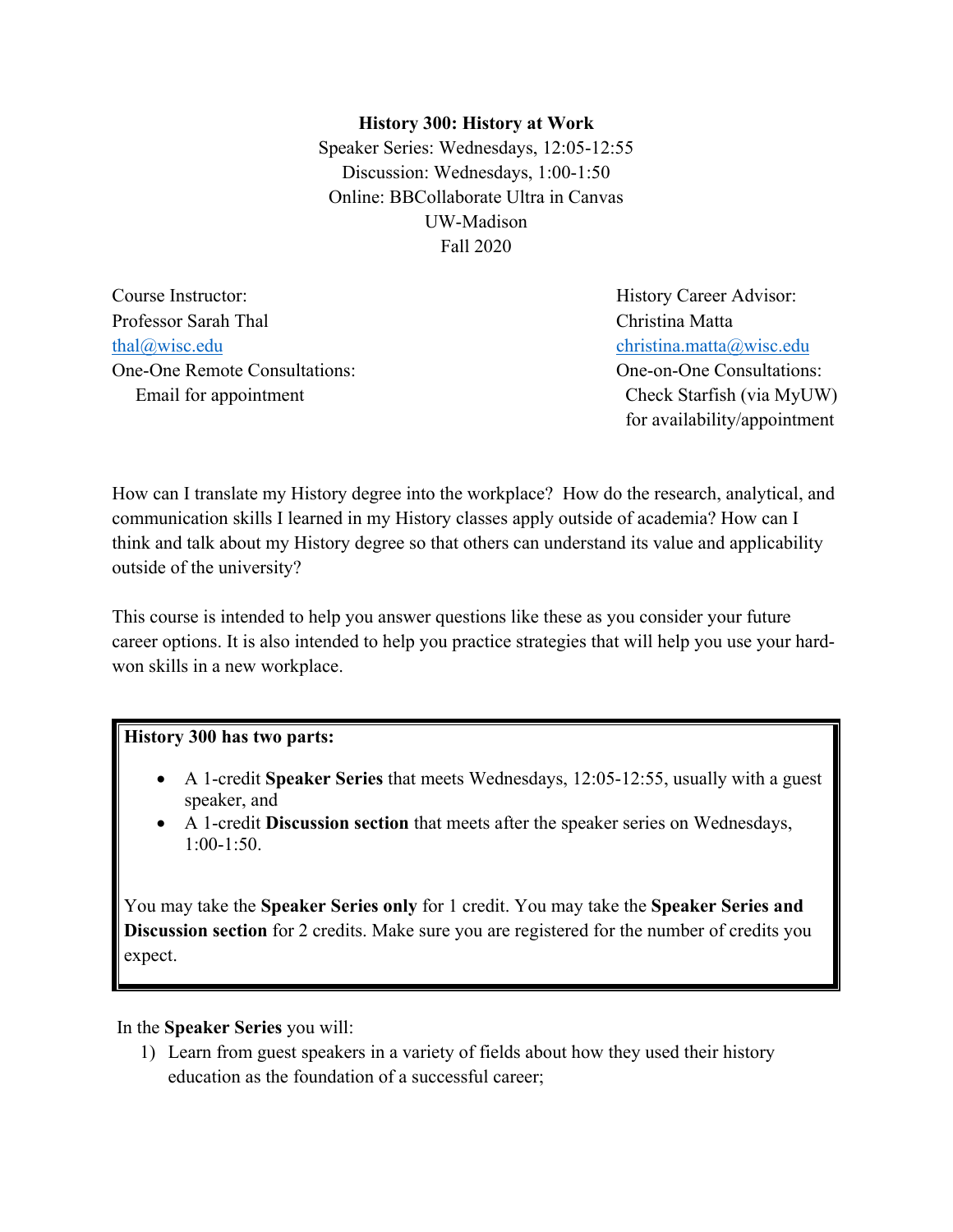- 2) Practice basic writing forms and listening styles for a successful job search and early career;
- 3) Create a professional resume and cover letter; and
- 4) Articulate the value of your history degree in a professional setting.

### In the **Discussion section** you will:

- 5) Hone your written and oral presentation skills in order to communicate clearly, concisely, and effectively in a professional setting;
- 6) Research career fields and organizations that you might want to work in; and
- 7) Practice explaining, in both speech and writing, how the skills you have learned in the history major can be useful in jobs and careers that you are interested in.

*Everyone is welcome to participate in the second hour (the Discussion section), whether you are signed up for the second credit or not.* 

# **Career Preparation/Job Search Resources:**

The purpose of this course is to offer you the extra push (and help) you might want to envision your future, design possible pathways to that future, and hone the skills to help you make progress along the way. The class activities will help you achieve these goals. However, there are some skills and processes – such as identifying potential fields of interest, or writing resumes and cover letters – that can benefit from repeated one-on-one consultations.

Christina Matta, the History Career Advisor, is available to help you (and all history majors) with your career exploration, planning, and job search. She maintains the History Careers webpage (https://history.wisc.edu/undergraduate-program/history-careers/), which includes resources that we will use in this class. See her contact information on the front page of this syllabus.

For help with writing, speaking, and anything else related to the class, please contact Professor Thal for an appointment (thal $@$ wisc.edu).

Meet with us both before and after deadlines for feedback, brainstorming, further resources, and more!

### **Individual Accommodations:**

Shaping your future is a very personal thing. Each of us wants and needs to address different aspects of our preparation, networking, strategizing, and the like. If you find that the course is not serving your career-related needs in some way, please contact Professor Thal to discuss how to address this gap.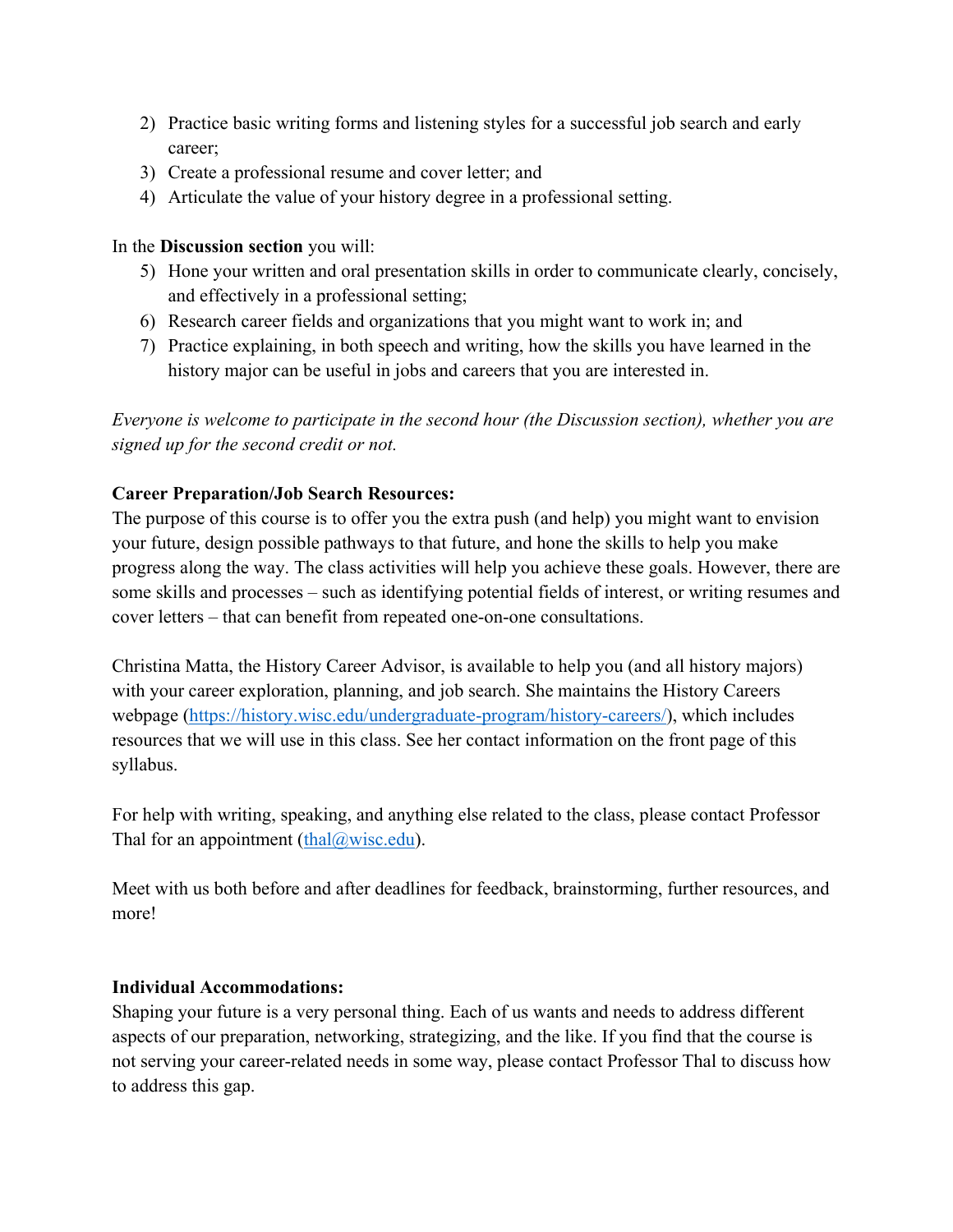If you have a disability and would like to arrange for accommodations of some sort, contact Professor Thal within the first two weeks of the semester. The McBurney Disability Resource Center (263-2741; https://mcburney.wisc.edu/) provides both resources and documentation necessary for official university accommodations.

### **Speaker Series Schedule**

| Date       | Topic                                                                        | Preparation/Guest Speaker                                                                                                                                                      | <b>Activity Due</b>                                                                                                          |
|------------|------------------------------------------------------------------------------|--------------------------------------------------------------------------------------------------------------------------------------------------------------------------------|------------------------------------------------------------------------------------------------------------------------------|
| Sept 2     | Introduction                                                                 | History, Careers, and Community                                                                                                                                                |                                                                                                                              |
| Sept 9     | Online Profiles for<br>Handshake, etc.<br>Elizabeth Karabin,<br>Successworks | Read all Introductory material and<br>Syllabus on Canvas<br>Explore the information about Career<br>Fairs: https://careerfair.wisc.edu/<br>Bring any questions you might have. | Sign up Assignment<br>for Handshake and<br><b>Badger Bridge</b><br>(access through a<br>search on wisc.edu)<br>Syllabus Quiz |
| Sept<br>16 | Reading a Job<br>Description                                                 | Read https://www.naceweb.org/career-<br>readiness/competencies/the-four-career-<br>competencies-employers-value-most/                                                          | Skills Survey                                                                                                                |
|            | and                                                                          | Read <i>How to Get a Job</i> , pp. 6-23.                                                                                                                                       | Find a job or<br>internship you<br>would like to apply<br>for. (See                                                          |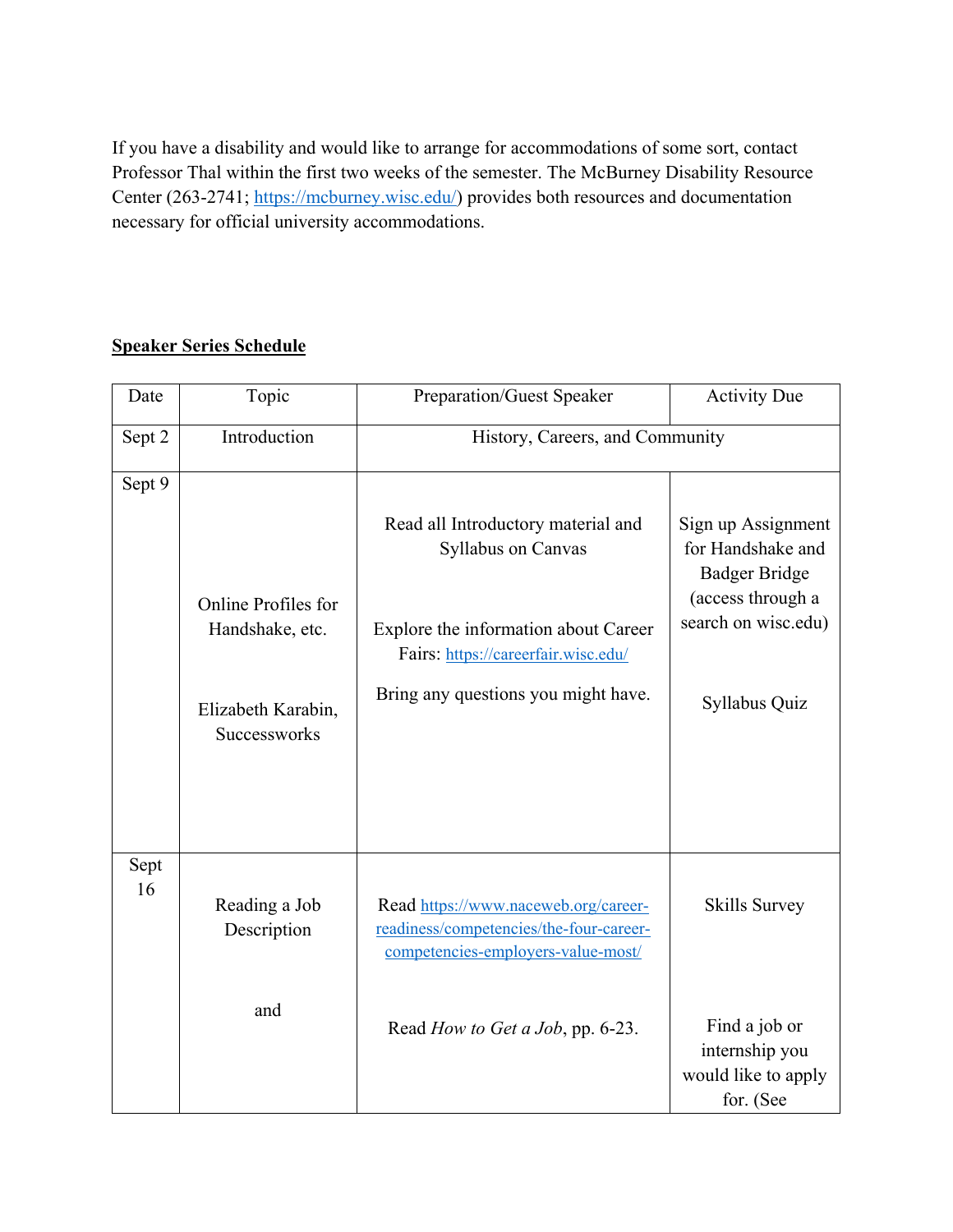|         | How to Write an                        | https://history.wisc.edu/undergraduate-                                         | instructions for      |
|---------|----------------------------------------|---------------------------------------------------------------------------------|-----------------------|
|         | Effective, Tailored                    | program/history-careers/writing-resumes-                                        | resume.)              |
|         | Resume                                 | and-cover-letters/                                                              |                       |
|         |                                        |                                                                                 |                       |
|         |                                        |                                                                                 |                       |
|         |                                        | Start work on a very rough draft                                                |                       |
|         |                                        | resume. Use the template provided, if                                           |                       |
|         |                                        | you don't already have a resume in                                              |                       |
|         |                                        | progress.                                                                       |                       |
|         |                                        |                                                                                 |                       |
|         |                                        |                                                                                 |                       |
|         |                                        | For more ideas of competencies or<br>attitudes worth highlighting, also consult |                       |
|         |                                        |                                                                                 |                       |
|         |                                        | "Only Connect—The Goals of a Liberal                                            |                       |
|         |                                        | Education"                                                                      |                       |
|         |                                        | http://www.williamcronon.net/writing/Cro                                        |                       |
|         |                                        | non Only Connect.pdf                                                            |                       |
|         |                                        |                                                                                 |                       |
|         |                                        |                                                                                 |                       |
| Sept.   | Public Service Fair                    | Handshake                                                                       |                       |
| 16,     | (virtual)                              |                                                                                 |                       |
|         |                                        |                                                                                 |                       |
|         |                                        |                                                                                 |                       |
| $3 - 7$ |                                        |                                                                                 |                       |
| pm      |                                        |                                                                                 |                       |
| Sept    | <b>Resume Polishing</b>                | Bring your selected job/internship                                              | Draft resume due      |
| 23      | Workshop                               | description and your draft resume.                                              |                       |
|         |                                        |                                                                                 |                       |
|         |                                        |                                                                                 |                       |
|         | With                                   | You <i>must</i> have your draft resume                                          |                       |
|         |                                        | available, since we will have alumni                                            |                       |
|         | Members of the                         | and others look at your draft and offer                                         |                       |
|         | History Board of<br>Visitors and other | concrete suggestions to you in class.                                           |                       |
|         |                                        |                                                                                 |                       |
|         | guests                                 |                                                                                 |                       |
|         |                                        |                                                                                 |                       |
| Sept    |                                        |                                                                                 | <b>Revised Resume</b> |
| 30      |                                        |                                                                                 | due                   |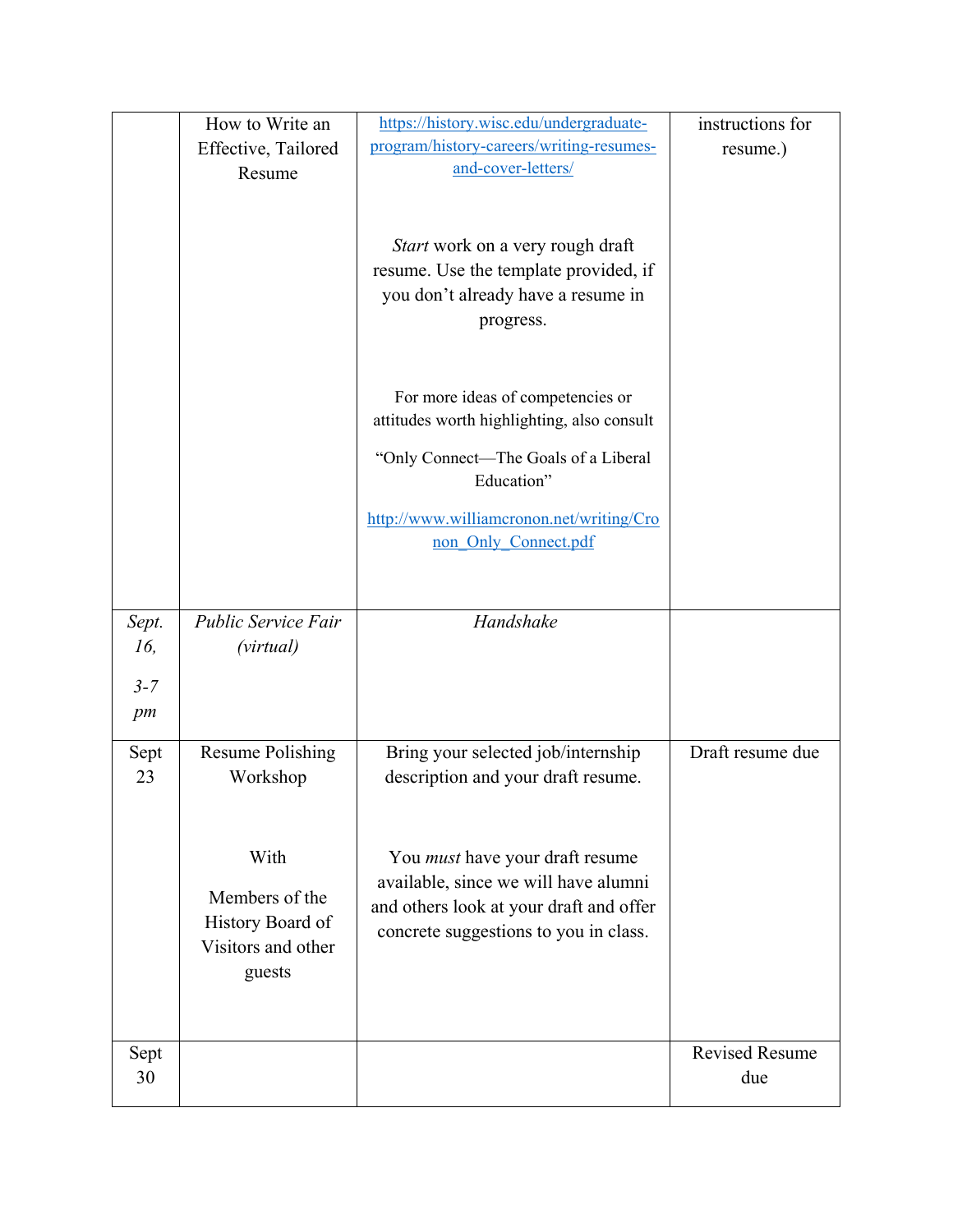|                                      | <b>TBD</b>                                                                    | <b>TBD</b>                                                                             |                                                                              |
|--------------------------------------|-------------------------------------------------------------------------------|----------------------------------------------------------------------------------------|------------------------------------------------------------------------------|
| Sept<br>$30, 3-$<br>$7 \, \text{pm}$ | <b>Client Relations,</b><br>Analytics, &<br>Marketing/Communi<br>cations Fair | Handshake                                                                              |                                                                              |
| Oct 7                                | <b>TBD</b>                                                                    | <b>TBD</b>                                                                             | Career Fair Report<br>due                                                    |
| Oct<br>14                            | Cover Letter<br>Polishing Workshop                                            | Complete online unit on writing a<br>cover letter<br>Read How to Get a Job, pp. 24-32. | Draft Cover Letter<br>due                                                    |
| Oct<br>21                            | Law                                                                           | Rick Kalson, Partner, Construction<br>Law Group, Benesch Friedlander                   | Exploring LinkedIn<br>Learning                                               |
| Oct.<br>23                           | History BOV/Alumni<br>Career Panel                                            |                                                                                        |                                                                              |
| Oct<br>28                            | <b>TBD</b>                                                                    | <b>TBD</b>                                                                             | <b>History Career</b><br>Panel report due                                    |
| Nov <sub>4</sub>                     | <b>TBD</b>                                                                    | <b>TBD</b>                                                                             | <b>Revised Cover</b><br>Letter due                                           |
| <b>Nov</b><br>11                     | <b>TBD</b>                                                                    | <b>TBD</b>                                                                             |                                                                              |
| <b>Nov</b><br>18                     | <b>TBD</b>                                                                    | <b>TBD</b>                                                                             | Talking Points for a<br><b>Skeptical Relative</b><br>or Non-History<br>Major |
| <b>Nov</b><br>25                     | NO CLASS                                                                      | <b>NO CLASS</b>                                                                        | Talk with relatives<br>or friends about<br>their work.                       |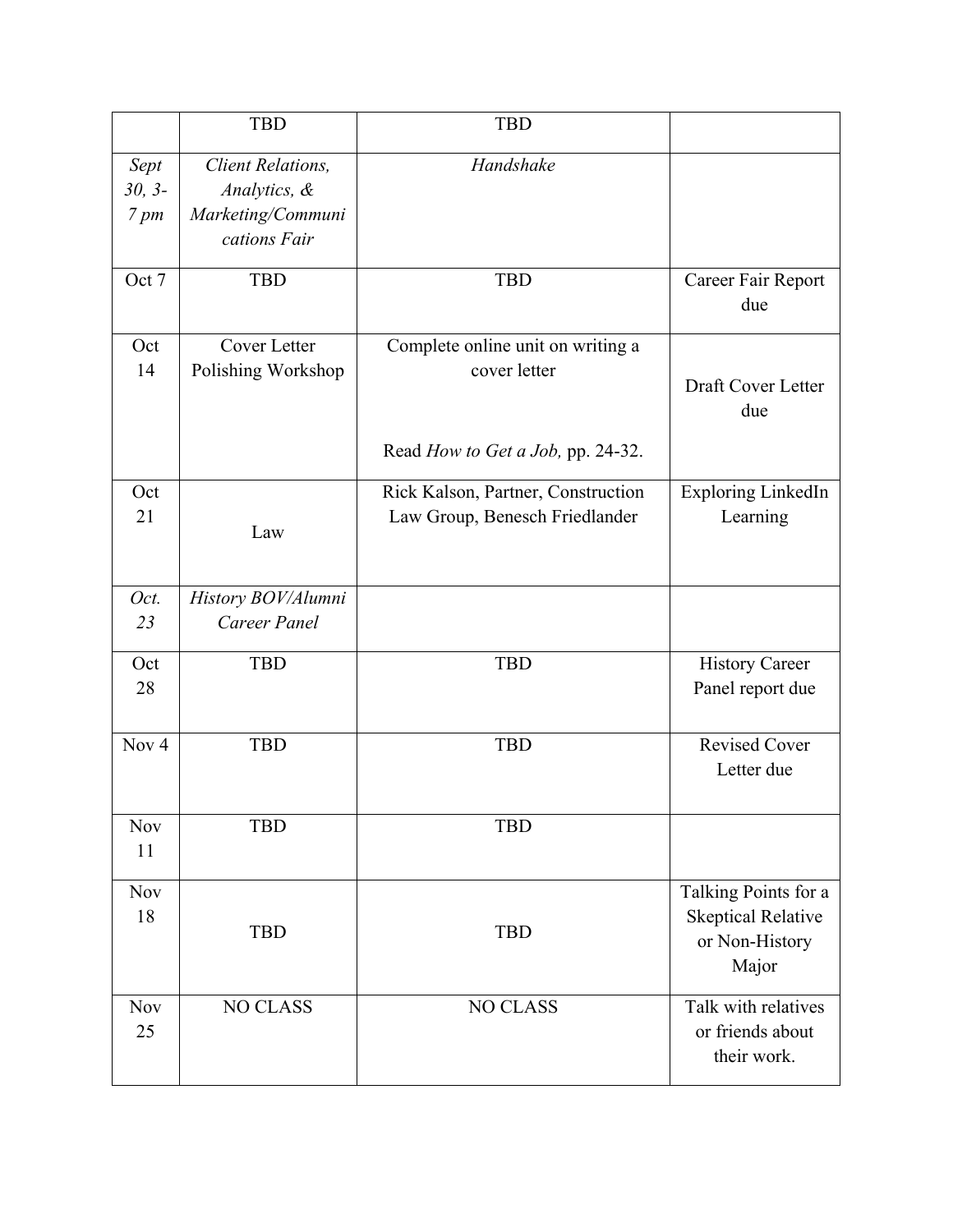| Dec 2 | NGOs (Non-         | Farha Tahir, Program Manager,            |                    |
|-------|--------------------|------------------------------------------|--------------------|
|       | Governmental       | National Endowment for Democracy         |                    |
|       | Organizations)     |                                          |                    |
| Dec 9 | Final Discussion / | Bring your thoughts on what you          | Points to Remember |
|       | Celebration        | learned this semester and what you       | memo               |
|       |                    | would still like to know.                |                    |
| Dec   | $11:59$ p.m.       | Until 11:59 p.m., any activity can still |                    |
| 10    |                    | be submitted via Canvas for half credit  |                    |
|       |                    | (if it fulfills the specifications).     |                    |

# **Discussion Schedule**

| Date     | Topic                                         | Preparation                                                                               | <b>Activity Due</b>                                                                     |
|----------|-----------------------------------------------|-------------------------------------------------------------------------------------------|-----------------------------------------------------------------------------------------|
| Sept. 2  | Class Logistics and<br><b>Effective Memos</b> |                                                                                           |                                                                                         |
| Sept. 9  | Networking Tools                              | Look up 3 people on LinkedIn;<br>Look up 3 people on Badger Bridge;<br>Explore Handshake. | Memo on<br>Achieving your<br>Goals                                                      |
|          | And<br>How to Use a Job Fair                  | Come prepared to discuss when you might<br>use one or the other, and why.                 | Handshake/<br>BadgerBridge/                                                             |
|          |                                               | Explore the Career Fair website at<br>https://careerfair.wisc.edu/                        | Career Fair<br>discussion points                                                        |
|          |                                               | Come prepared to draw your peers'<br>attention to something useful or interesting.        | [Heads Up! Set up<br>an appointment<br>with a career<br>advisor for before<br>Sept. 22] |
| Sept. 16 | <b>Career Resources</b>                       |                                                                                           |                                                                                         |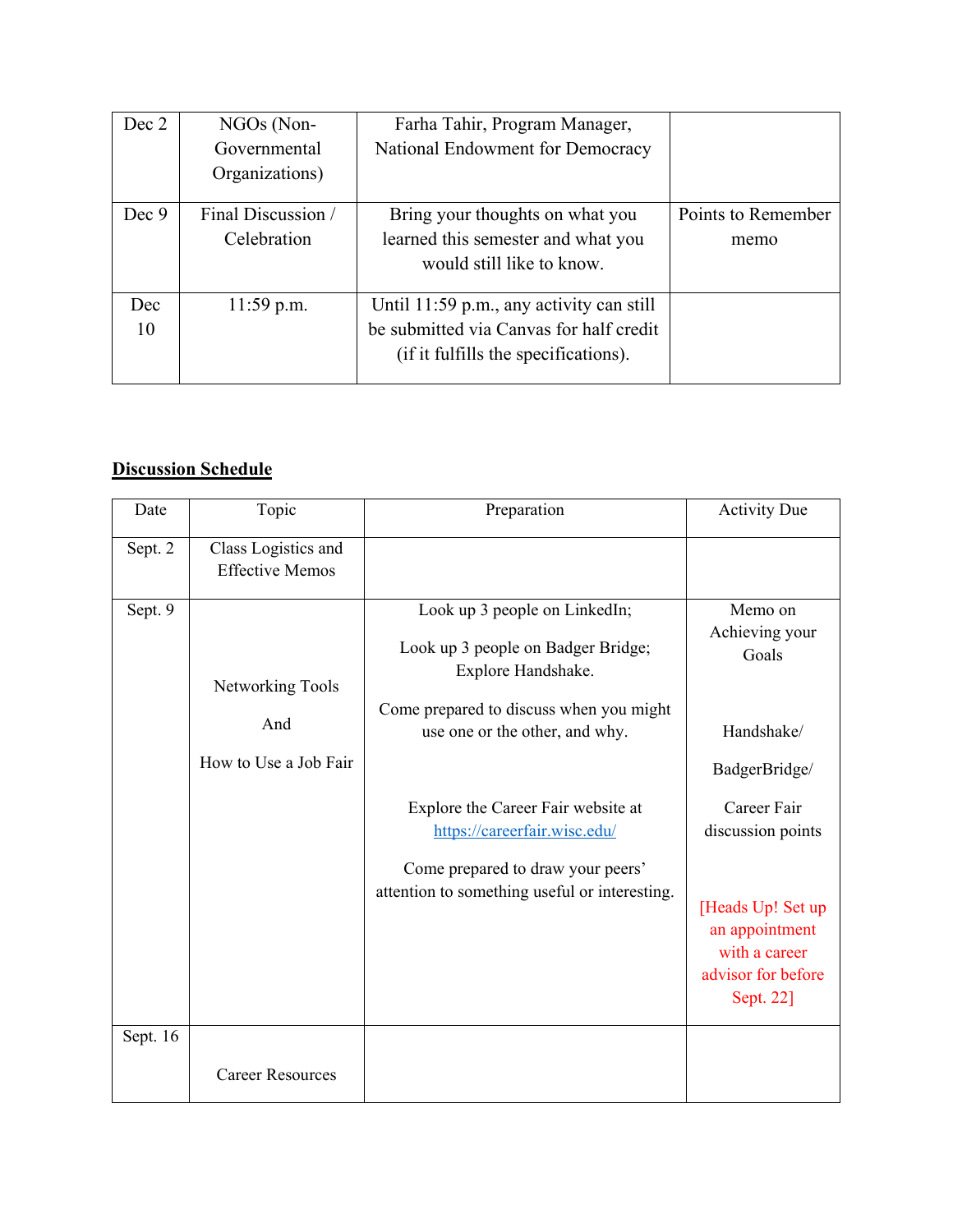|          | and                                                                 | Explore https://careers.ls.wisc.edu/tips-                                                                                                                                                                                                       | <b>Career Resources</b>                               |
|----------|---------------------------------------------------------------------|-------------------------------------------------------------------------------------------------------------------------------------------------------------------------------------------------------------------------------------------------|-------------------------------------------------------|
|          | Strategies                                                          | search-tools/the-basics/                                                                                                                                                                                                                        | <b>Highlights Report</b><br>due                       |
|          |                                                                     | and                                                                                                                                                                                                                                             |                                                       |
|          |                                                                     | https://www.historians.org/jobs-and-                                                                                                                                                                                                            |                                                       |
|          |                                                                     | professional-development/career-resources                                                                                                                                                                                                       |                                                       |
|          |                                                                     | Identify three useful elements of each<br>website, and come to class prepared to<br>highlight them for your peers. (You will do<br>this as part of the Career Resources<br>Highlights Report. Just have it handy to<br>refer to in discussion.) |                                                       |
| Sept. 23 | <b>Researching Careers</b>                                          | By this date, meet with either                                                                                                                                                                                                                  | Career Advisor                                        |
|          | and Companies                                                       | Christina Matta (History)                                                                                                                                                                                                                       | <b>Meeting Report</b>                                 |
|          |                                                                     | or an advisor in Successworks or                                                                                                                                                                                                                | due                                                   |
|          | with Peggy Smith                                                    | the Career Exploration Center                                                                                                                                                                                                                   |                                                       |
|          | from the Business<br>Library                                        |                                                                                                                                                                                                                                                 |                                                       |
|          |                                                                     | to identify or move forward on                                                                                                                                                                                                                  |                                                       |
|          |                                                                     | 2-3 career fields of possible interest to you.                                                                                                                                                                                                  |                                                       |
| Sept. 30 | <b>Effective Oral</b><br>Communication<br>Online or by<br>Telephone | https://www.thecut.com/article/informationa<br>1-interview-questions.html                                                                                                                                                                       | A <sub>1</sub>                                        |
|          |                                                                     | https://www.iwillteachyoutoberich.com/blo<br>g/ramits-definitive-guide-to-building-your-<br>network-with-scripts/                                                                                                                               | Discussion points<br>on informational<br>interviewing |
|          |                                                                     | Explore the two websites above. Which<br>aspects of these techniques might you use<br>(or not), and why? Come prepared to<br>discuss.                                                                                                           | articles                                              |
|          |                                                                     |                                                                                                                                                                                                                                                 |                                                       |
| Oct. 7   |                                                                     |                                                                                                                                                                                                                                                 | A2;                                                   |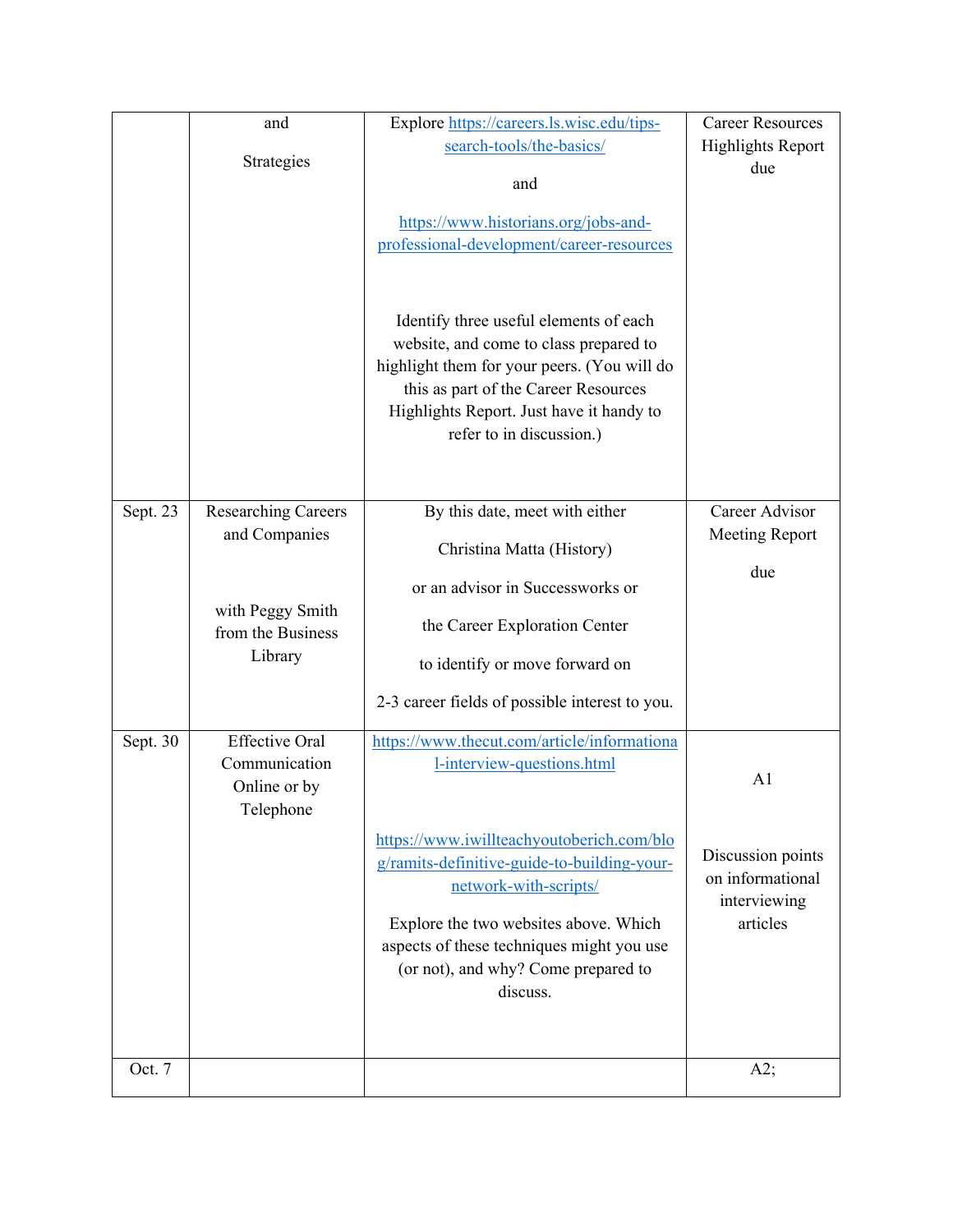|         | Web Hygiene                                                                | Read 2 online articles listed on Canvas                                                                                                                                                             | Web Presence<br>Remediation                                     |
|---------|----------------------------------------------------------------------------|-----------------------------------------------------------------------------------------------------------------------------------------------------------------------------------------------------|-----------------------------------------------------------------|
|         |                                                                            | Use the tool highlighted on Science Friday<br>here:<br>https://www.sciencefriday.com/segments/an<br>onymized-<br>data/?fbclid=IwAR1HUrSi6cwkXAx0sd0E<br>umXwiUo1EnqnbiIV4TiG Xamu7Hs4lcTJ<br>LUbjz0 |                                                                 |
|         |                                                                            | Come prepared to discuss what you learned.                                                                                                                                                          |                                                                 |
| Oct. 14 | Informational<br><b>Interview Prep</b>                                     | Come prepared to discuss your chosen field,<br>based on the activities for A3.                                                                                                                      | A <sub>3</sub>                                                  |
|         |                                                                            | Review<br>https://www.thecut.com/article/informationa<br>l-interview-questions.html<br>as you think of who to interview, and good<br>questions to ask them.                                         |                                                                 |
| Oct. 21 | Workplace Culture                                                          | https://www.glassdoor.com/blog/how-to-<br>evaluate-company-culture/                                                                                                                                 | B1                                                              |
|         | Including brief<br>presentations by HIST<br>301 interns on the             | https://www.thebalancecareers.com/your-<br>$first-job-524792$                                                                                                                                       | Workplace Culture<br>discussion prep                            |
|         | culture in their<br>internships and a<br>challenge that they<br>have faced | https://www.askamanager.org/2012/12/ask-<br>the-readers-what-cultural-things-do-you-<br>need-to-know-in-a-white-collar-<br>environment.html                                                         | [Heads Up!<br>Schedule an<br>Informational<br>Interview for A4] |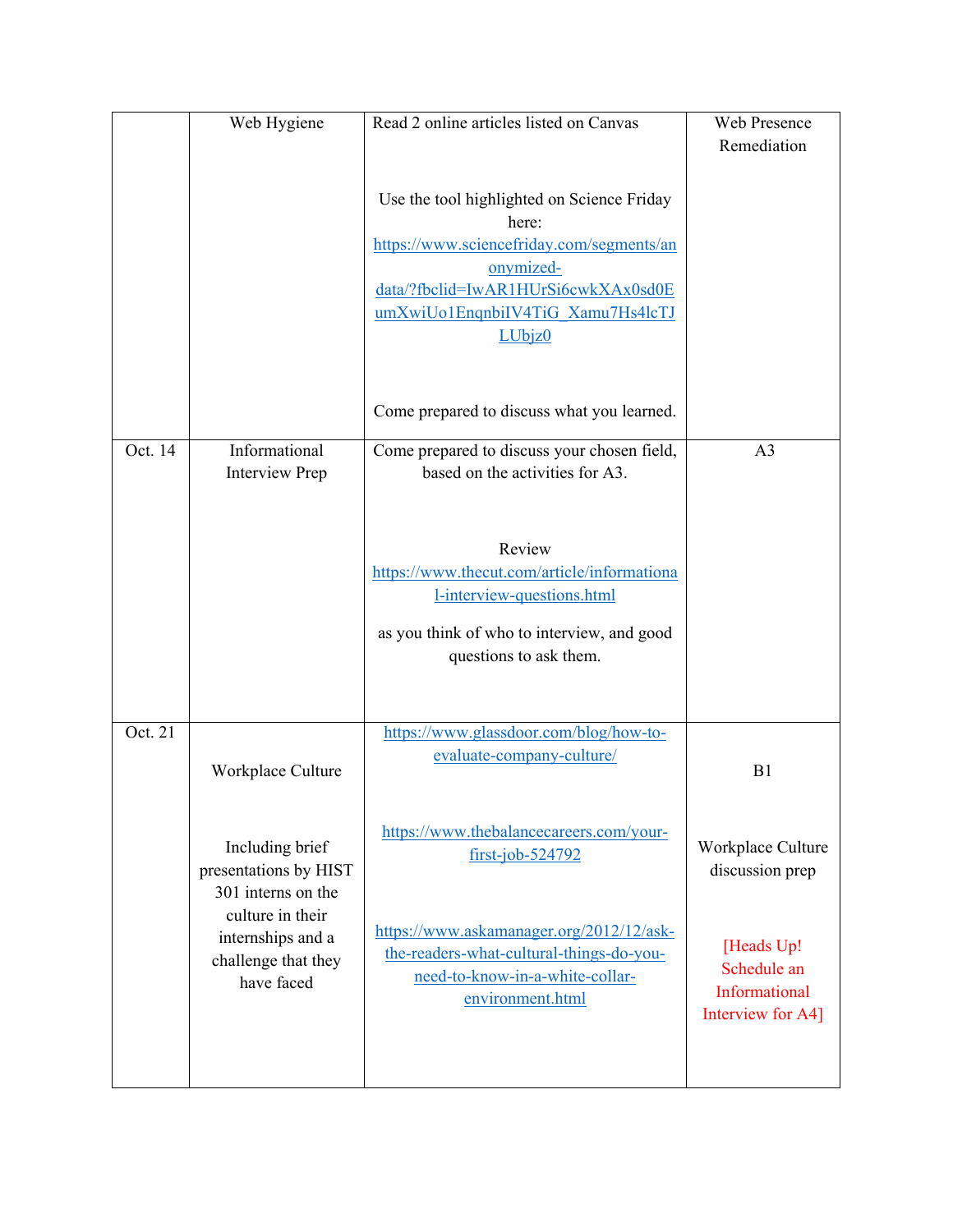|         |                                                             | Come to class with one issue from each of<br>the 3 readings that you would like to<br>discuss, question, challenge, or emphasize.                                                                         |                                                                                  |
|---------|-------------------------------------------------------------|-----------------------------------------------------------------------------------------------------------------------------------------------------------------------------------------------------------|----------------------------------------------------------------------------------|
|         |                                                             | Think about places you have worked or held<br>an internship. What did you notice about<br>their culture? What challenges did you face?                                                                    |                                                                                  |
| Oct. 28 |                                                             |                                                                                                                                                                                                           |                                                                                  |
|         | Why History?                                                | Your interviewer asks, "Why should I hire a<br>history major?"                                                                                                                                            | B <sub>2</sub>                                                                   |
|         |                                                             | How do you answer?<br>Come to class with a 1-minute answer that<br>outlines 2-3 reasons.                                                                                                                  | "Why hire a history<br>major?" discussion<br>prep                                |
|         |                                                             |                                                                                                                                                                                                           |                                                                                  |
| Nov. 4  | <b>Effective Online Oral</b><br>Presentations and<br>Videos | What makes a good online oral<br>presentation? What makes a good video?<br>Come prepared to discuss.                                                                                                      | A4                                                                               |
|         |                                                             | In the second part of the class, we will break<br>into groups to start outlining ideas for two<br>possible videos – on either "Why Take<br>History?" or "Why Take History 300?"<br>(up to 3 minutes long) |                                                                                  |
| Nov. 11 | Job Interview<br>Preparation                                | Read How to Get a Job, pp. 33-75.                                                                                                                                                                         | B <sub>3</sub>                                                                   |
|         |                                                             | Bring in the description of an actual job or<br>internship you want to interview for;<br>research the organization and interviewer;<br>tailor your resume; write down your key<br>talking points          | [Heads Up!<br>Schedule an<br>Informational<br>Interview for A5 or<br><b>B4</b> ] |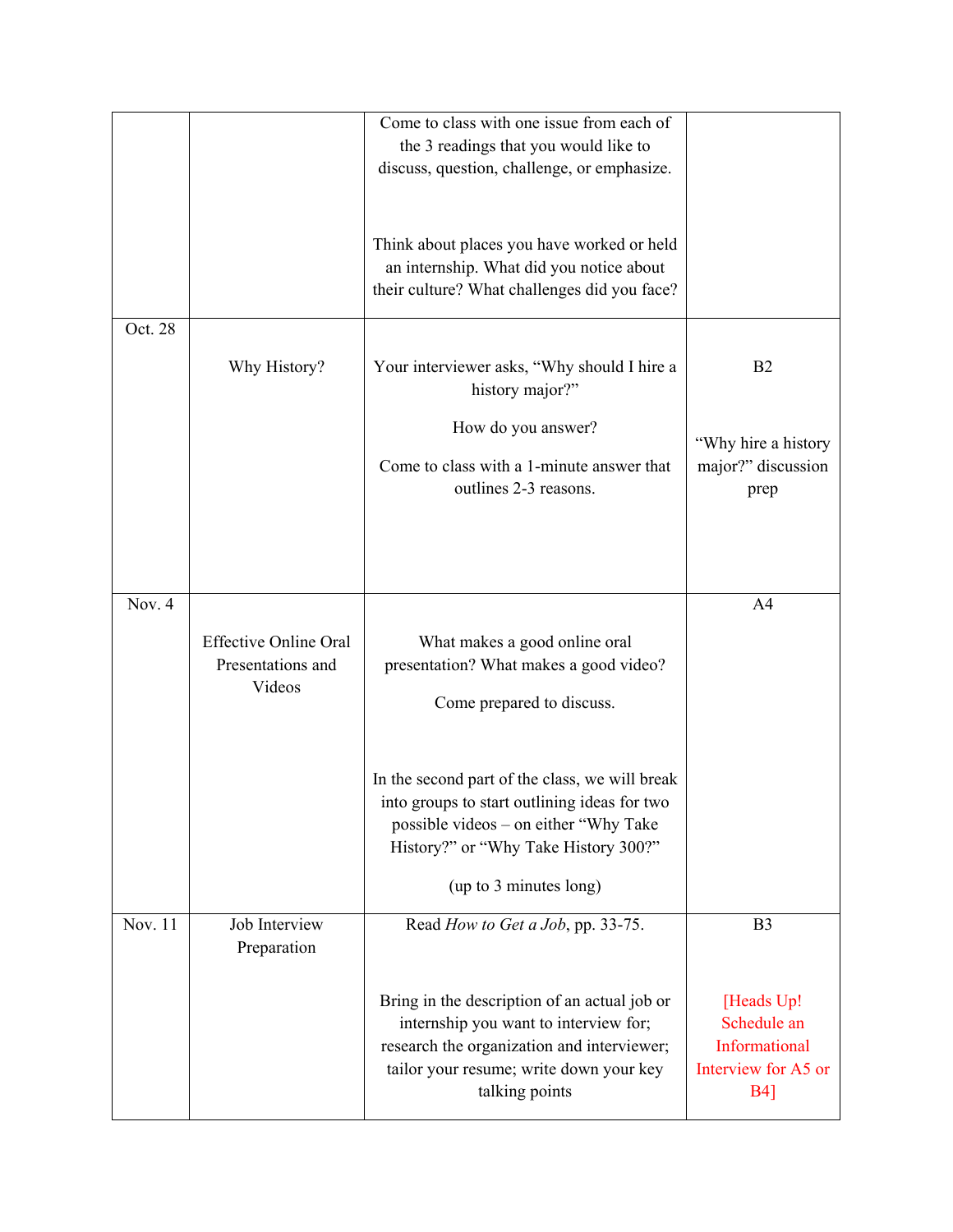| Nov. 18 | Mock Job Interviews<br>with members of the<br>Board of Visitors,<br>alumni, and other<br>friends of the History<br>Department | Job description + resume + cover letter<br>https://www.thecut.com/article/questions-<br>to-ask-in-a-job-interview.html<br>https://www.thecut.com/2019/06/answering<br>-tell-me-about-yourself.html                                                                                                                                     | Prepare for Mock<br>Interview<br>"Why Take History<br>300?" video due<br>(Extra credit<br>available for<br>outstanding videos<br>that we can use to<br>publicize the class) |
|---------|-------------------------------------------------------------------------------------------------------------------------------|----------------------------------------------------------------------------------------------------------------------------------------------------------------------------------------------------------------------------------------------------------------------------------------------------------------------------------------|-----------------------------------------------------------------------------------------------------------------------------------------------------------------------------|
| Nov. 25 | No Class                                                                                                                      |                                                                                                                                                                                                                                                                                                                                        | Consider working<br>on your "Why Take<br>History?" video                                                                                                                    |
| Dec. 2  | <b>Touching Base</b><br>and<br>Imposter Syndrome                                                                              | Review your Memo on Achieving Your<br>Goals; come prepared to discuss your<br>progress, new directions, challenges, etc.<br>https://www.atlassian.com/blog/inside-<br>atlassian/impostor-syndrome-as-an-<br>asset?fbclid=IwAR2FYyqgMqcvVbBj1zSK<br>C4xEGdobfgju-<br>cIe9y908T8Y07VgSvE6x3jTSko<br>Come to class prepared to initiate a | Mock Interview (if<br>not yet done); A5<br>or B4                                                                                                                            |
| Dec. 9  | Looking Ahead                                                                                                                 | conversation on two issues related to this<br>article or "imposter syndrome" and work or<br>the job search more generally.<br>Bring your thoughts on what you learned<br>this semester and what you plan to do next.                                                                                                                   | Next Steps Memo;                                                                                                                                                            |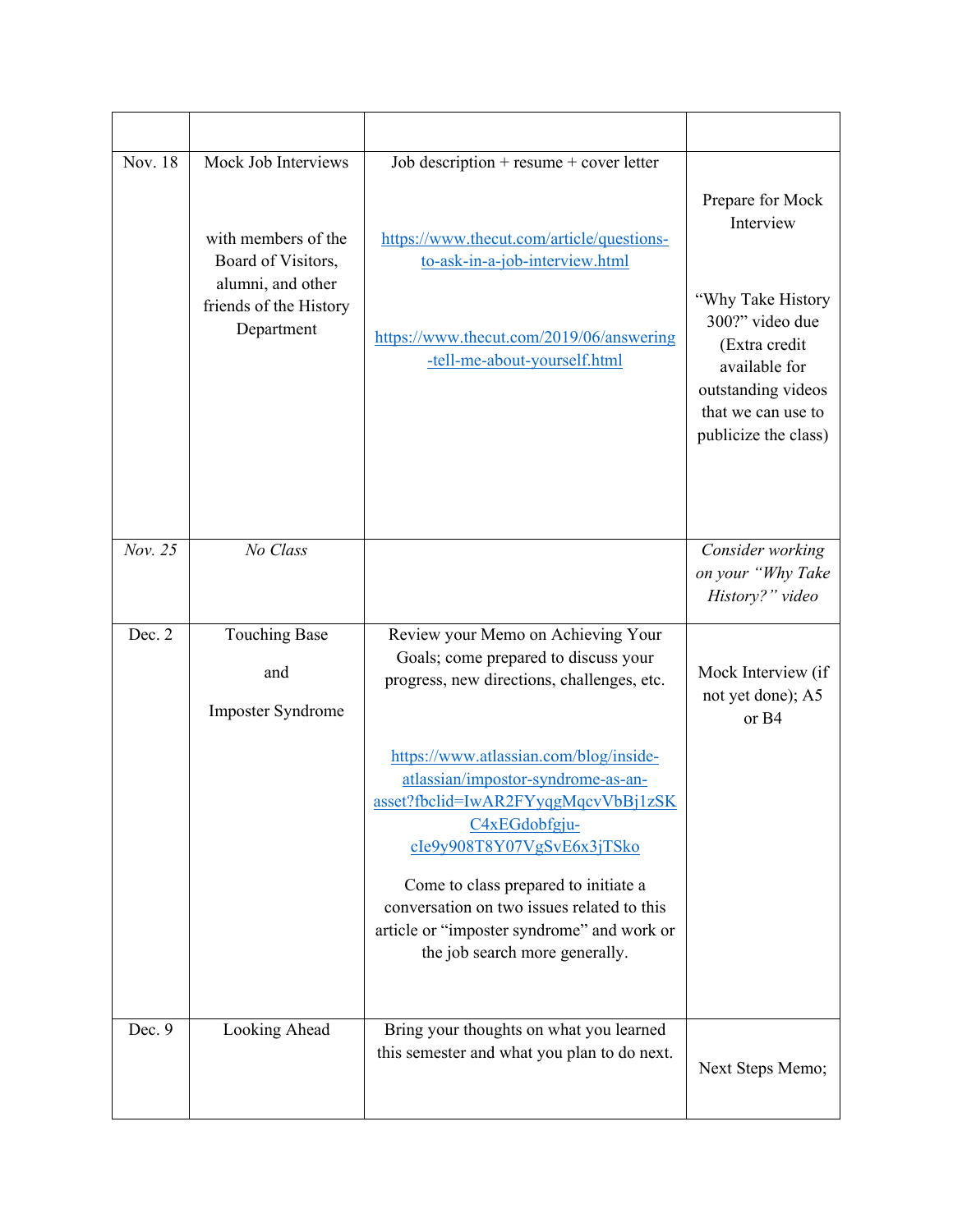|         |            | We'll also celebrate by watching any "Why"<br>Take History?" videos you are willing to<br>share.                            | "Why Take<br>History?" video<br>due                                                                              |
|---------|------------|-----------------------------------------------------------------------------------------------------------------------------|------------------------------------------------------------------------------------------------------------------|
|         |            |                                                                                                                             | (Extra credit for<br>outstanding videos<br>that we can use to<br>publicize our<br>classes);<br>Course Evaluation |
| Dec. 10 | 11:59 p.m. | Until 11:59 p.m., any activity can still be<br>submitted via Canvas for half credit (if it<br>fulfills the specifications). |                                                                                                                  |

# **Textbook:**

We will read almost all of Alison Green's *How to Get a Job: Secrets of a Hiring Manager*, available here: https://www.askamanager.org/how-to-get-job-e-book. Alison has kindly offered us a 40% discount for our class. Just enter the code "UWMstudent" in the "add promo code" box when checking out. With the discount, the book should cost about \$15. The discount will be available until January 30<sup>th</sup>.

# **Assessment:**

In order to receive full credit (10 points), an activity must be completed and submitted on time (by the deadline on Canvas – usually 12:00 a.m. on the day of class) *and* meet all of the specified criteria. Partial credit (5 points) will be awarded if:

- 1) The activity fulfills all specified criteria but is submitted late; or
- 2) The activity is submitted on time but misses *one* of the specified criteria.

*No partial credit will be given for an activity that misses more than one of the specified criteria, or for an activity that is both submitted late and misses one or more of the specified criteria.*

| <b>Grading Scale</b>       |                        |  |
|----------------------------|------------------------|--|
| Points from Speaker Series | Points from Discussion |  |
| Activities                 | Activities             |  |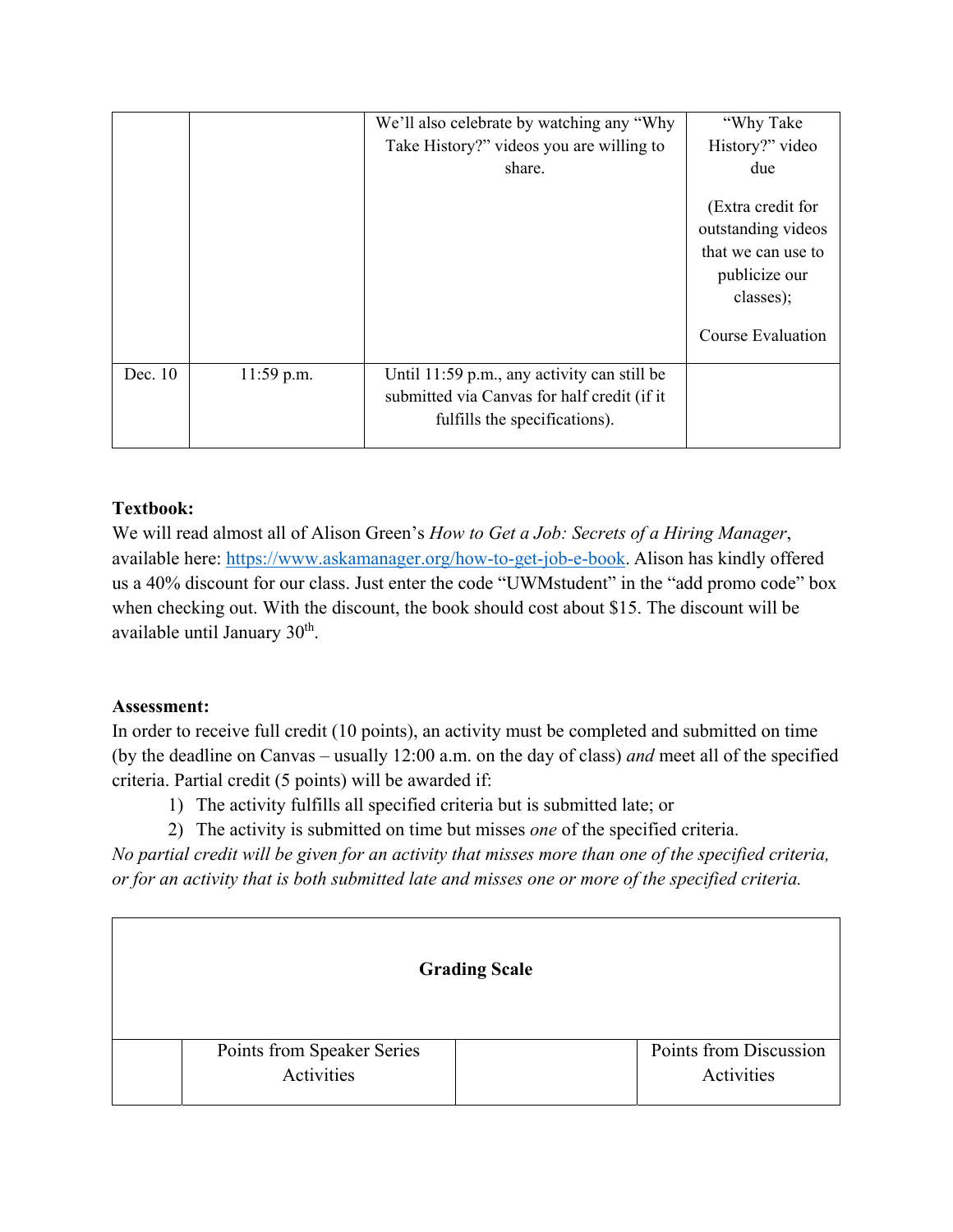|                | (must include at least 10 points in<br>each of the 6 categories)                                                   | <b>Engaged Attendance</b><br>(or excused<br>absence*) |                                           |
|----------------|--------------------------------------------------------------------------------------------------------------------|-------------------------------------------------------|-------------------------------------------|
| Total          | 260 possible points                                                                                                | 14 classes = $140$ pts.                               | 170 possible points                       |
| A              | 180 points                                                                                                         | 100 points                                            | 120 points                                |
| AB             | 150 points                                                                                                         | 95 points                                             | 110 points                                |
| B              | 120 points                                                                                                         | 90 points                                             | 100 points                                |
| BC             | 100 points                                                                                                         | 80 points                                             | 90 points                                 |
| $\mathbf C$    | 80 points                                                                                                          | 70 points                                             | 80 points                                 |
| D              | 70 points                                                                                                          | 50 points                                             | 70 points                                 |
| $\overline{F}$ | 69 or fewer points from Speaker<br>Series activities; lack of at least<br>10 points in each of the 6<br>categories | 49 or fewer points for<br>active attendance           | 69 or fewer discussion<br>activity points |

NOTE: Students must fulfill the requirements in *all* relevant columns to earn the grade on the left.

EXAMPLE: If a student registered for 2 credits earns 190 Speaker Series points, participates actively in 12 classes, but only earns 110 Discussion points, that student will receive an AB.

**Active Engagement:** Active engagement means being present, listening attentively (as perceived by others), asking questions and, where appropriate, contributing productively to discussion.

Online meetings and classes have their own protocols, but the purposes of these protocols remain the same as for in-person meetings:

- Learn something;
- Contribute to the learning of the group (or to whatever the purpose of the meeting is);
- Demonstrate to any speaker or presenter that you are present and engaged;
- Show a speaker and your fellow attendees that you take seriously what they say and appreciate their contributions;
- Do not distract from the proceedings.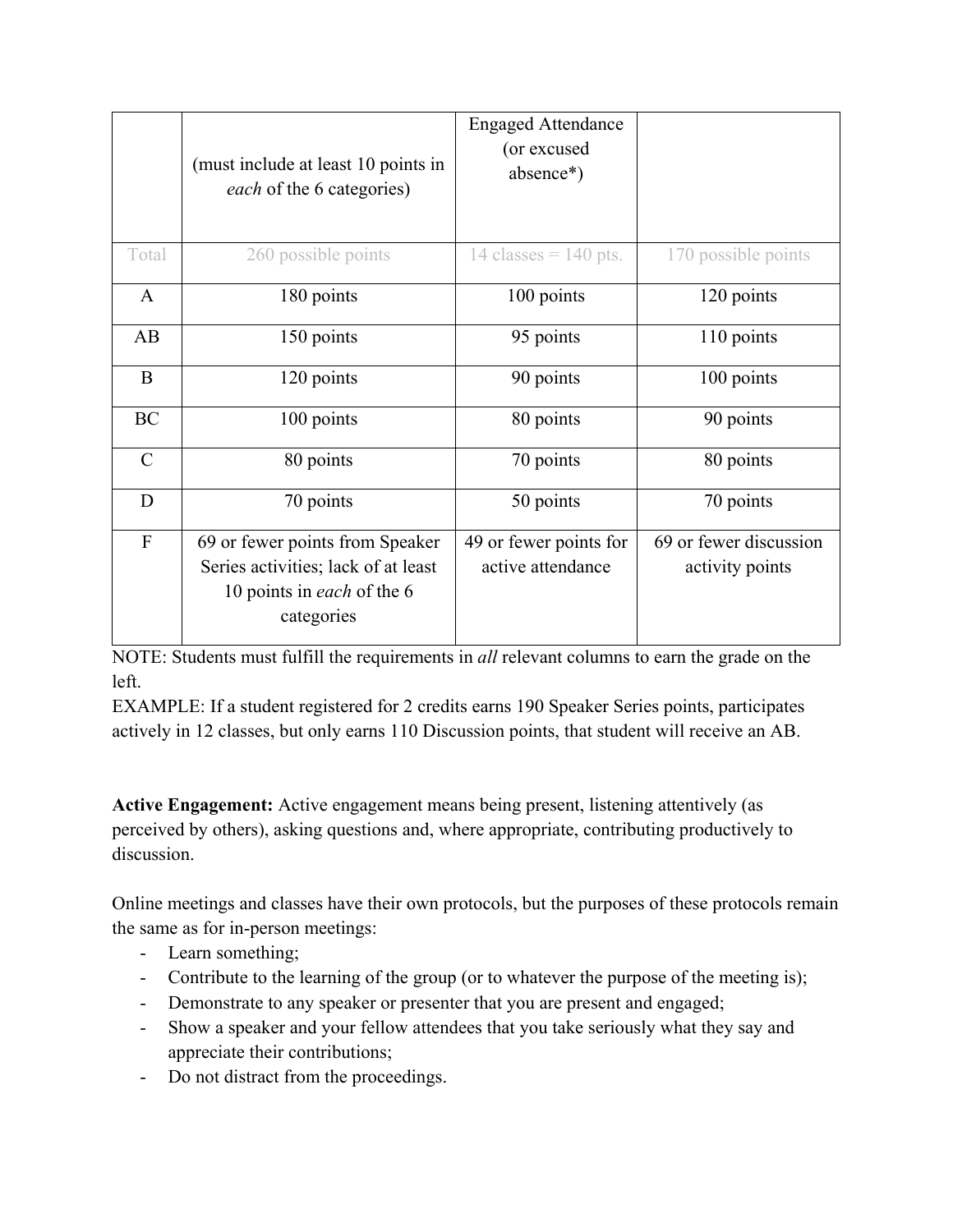| <b>Purpose</b>                                                                                               | <b>Activity for this Class</b>                                                                                                                                                                                                                                                                                                                                                                                                          |
|--------------------------------------------------------------------------------------------------------------|-----------------------------------------------------------------------------------------------------------------------------------------------------------------------------------------------------------------------------------------------------------------------------------------------------------------------------------------------------------------------------------------------------------------------------------------|
| Learn something (measured in this class<br>through summary memos)<br><b>Contribute to group learning</b>     | Pay attention<br>$\bullet$<br>Write a summary memo afterward to<br>fix information in your memory<br>Ask a relevant question<br>$\bullet$<br>Some of the best questions help the<br>speaker/group reduce ambiguity or<br>highlight important points.<br>Contribute to discussion<br>Some of the best contributions build<br>on others' comments to make new<br>points, or relate new insights explicitly<br>to the topic of discussion  |
| Demonstrate presence and engagement<br>(either by raising your hand or in $chat - as$<br>specified)          | Either keep your camera on (showing<br>your attentive listening) or have a<br>photo as your profile image on the<br>meeting platform<br>Introduce yourself when asked<br>٠<br>Ask a question<br>Contribute an answer<br>*Try to look at your camera (not your<br>screen) when you are speaking                                                                                                                                          |
| Show appreciation for others'<br>contributions<br>(either by raising your hand or in chat - as<br>specified) | Ask a question<br>$\bullet$<br>Acknowledge and build on someone<br>else's comment<br>Thank the speaker or peers at the end<br>$\bullet$<br>of the meeting, either out loud or in<br>the chat box (preferably ensuring<br>some of both in the group)                                                                                                                                                                                     |
| Don't distract                                                                                               | Keep your microphone off unless you<br>are speaking<br>If bandwidth is a problem, turn off<br>your camera<br>If your camera is on, keep your<br>$\bullet$<br>attention on the screen/camera<br>Arrive on time. If you arrive late,<br>$\bullet$<br>apologize in the chat box.<br>If you need to leave early, tell the<br>professor or speaker (and apologize<br>for it) before class, either by email,<br>verbally, or in the chat box. |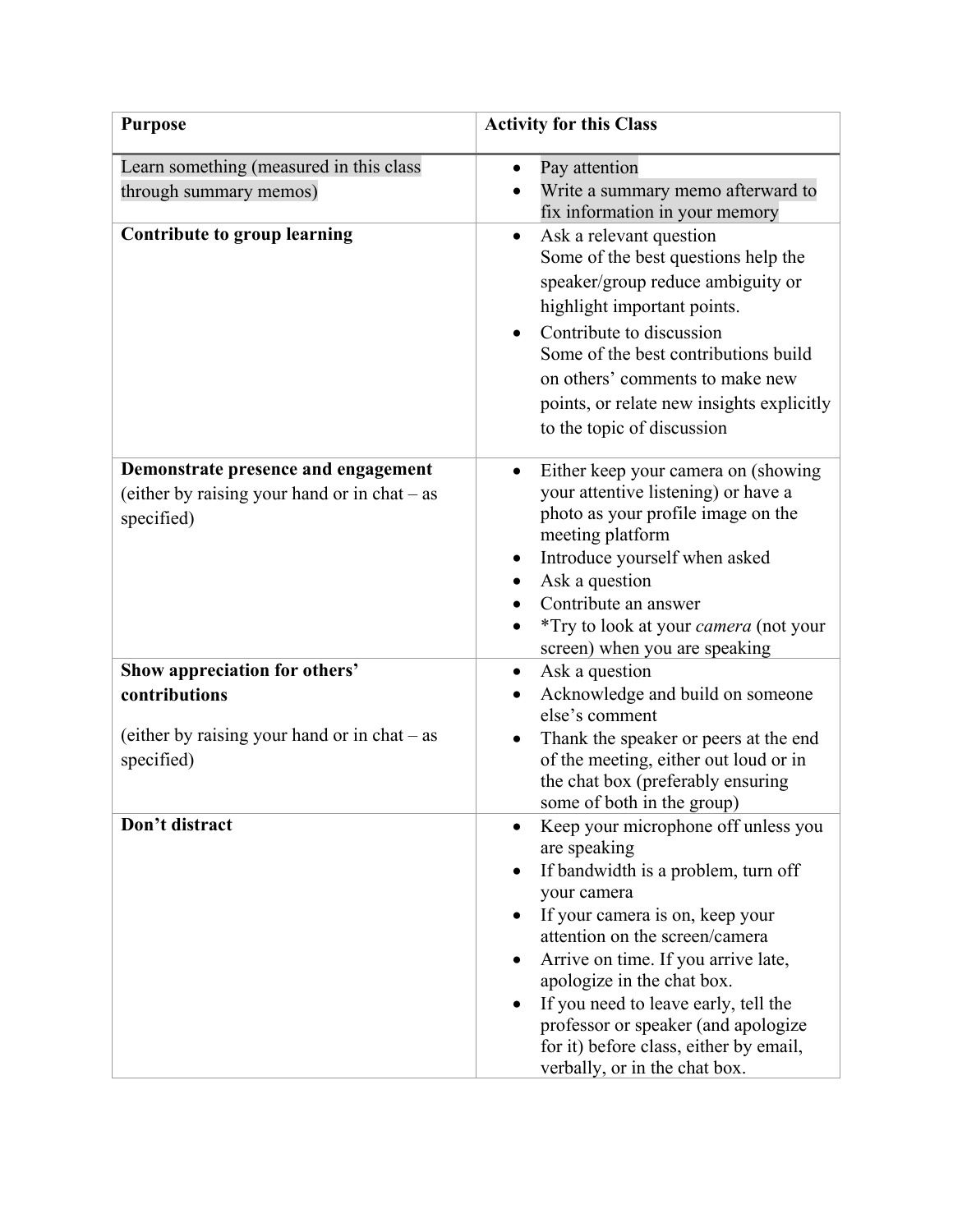To get full credit for active engagement in a class, follow all of the guidelines above. Partial credit (5 points) is awarded if:

- The student arrives more than 5 minutes late but still contributes actively to discussion and/or Q&A.
- The student is present throughout but does not offer a comment, ask a question, or raise a hand to volunteer to do so.

A student who attends all 14 classes but does not volunteer questions or comments in any of them will receive only 5 points per class (for 70 points  $= C$ ). To receive an A for the active engagement grade, the student must also ask questions or otherwise contribute meaningfully to discussion in at least 6 of those classes  $(= 30 \text{ points}; 100 \text{ points total}).$ 

**Absences:** If you need to make up an absence (in order to earn your desired number of points for engaged attendance), first view the recording of class in BBCollaborate on Canvas.

- If the class you missed featured a guest speaker, submit a summary memo *and* send a thank you note to the speaker explaining that you watched the talk later; in the comment sections for the Canvas submissions of both, mention that you would like this to count for active engagement. (The summary memo and thank you notes will both count for those assignments, as well.)
	- $\circ$  If you follow all of these instructions, you will receive 10 points (full credit) for the class.
	- o If you only submit a summary memo *or* send a top-quality thank you note, then you will receive 5 points (partial credit) for the class.
- If the class you missed did not feature a guest speaker, submit a summary memo for the class to the Absence Make-Ups location on our front Canvas page. The summary memo should give the date and topic of the class, describe what occurred in the class, and identify at least three things you learned from the class and why they are important to you. A complete summary memo will earn you full credit (10 points) for the missed class, but will not count toward the summary memo assignments.

# **Speaker Series Activities (260 possible points; must earn at least 10 points in each underlined category)**:

 Preliminary Memos – maximum 30 points (due by the guest speaker's visit) Summary Memos – no maximum (due by the class after the guest speaker's visit) Thank You Notes – maximum 30 points (due by the class after the guest speaker's visit) Resume

Resume (with target job description)

 Revised Resume (with target job description and note on feedback/improvements; may be revised and resubmitted multiple times before the last day of class)

# Cover Letter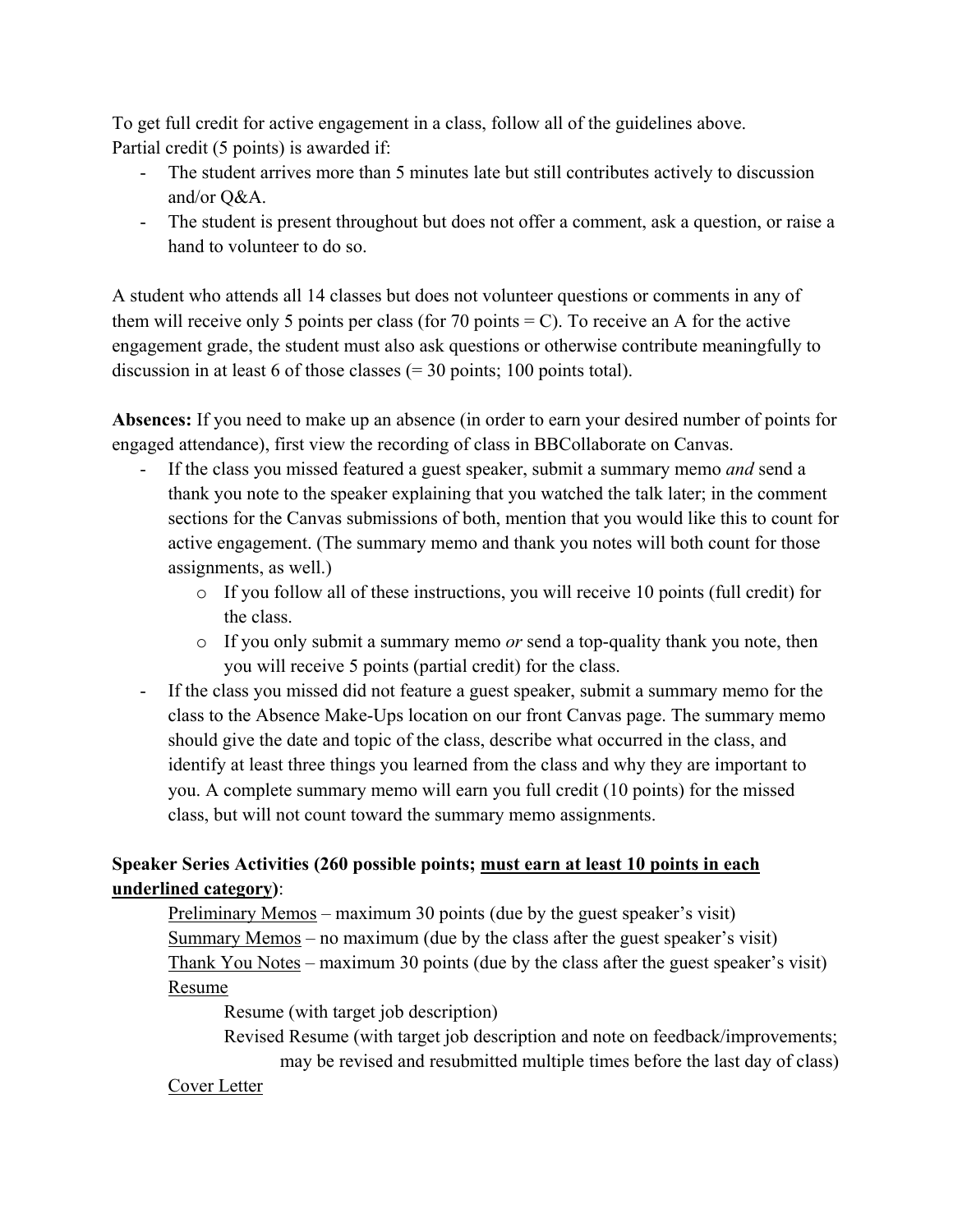Cover Letter (with target job description)

Revised Cover Letter (with job description and note on feedback/improvements;

may be revised and resubmitted multiple times before the last day of class)

#### Miscellaneous

 Syllabus quiz Skills survey Handshake/BadgerBridge profile LinkedIn Learning report Career Fair or Public Service Fair report History Career Panel report Talking points for a skeptical relative or non-History major Points to Remember

### **Discussion Activities (17 possible activities at 10 points each; 170 possible points):**

- Memo on Achieving your Goals
- Career Resources Highlight Report
- Career Advisor Meeting Report
- "Why Take History 300?" Video

### Career Path A:

A1 – Identifying skills, education, and 3 job openings

- A2 Your personal plan
- A3 Industry overview memo
- A4 Informational interview
- A5 Next-level informational interview

# Career Path B:

- B1 Identifying skills, education, and 3 job openings
- B2 Your personal plan
- B3 Industry overview memo
- B4 Informational interview
- "Why Take History?" Video

Web Presence Remediation

- Mock Job Interview
- Next Steps Memo

# **Extra Credit:**

If you receive no or partial credit for an activity and therefore desire "extra credit," just complete more activities in the relevant category. In the discussion section, if your video is of outstanding quality and you agree to let us use it to publicize History 300 or history classes in general, you may earn extra credit.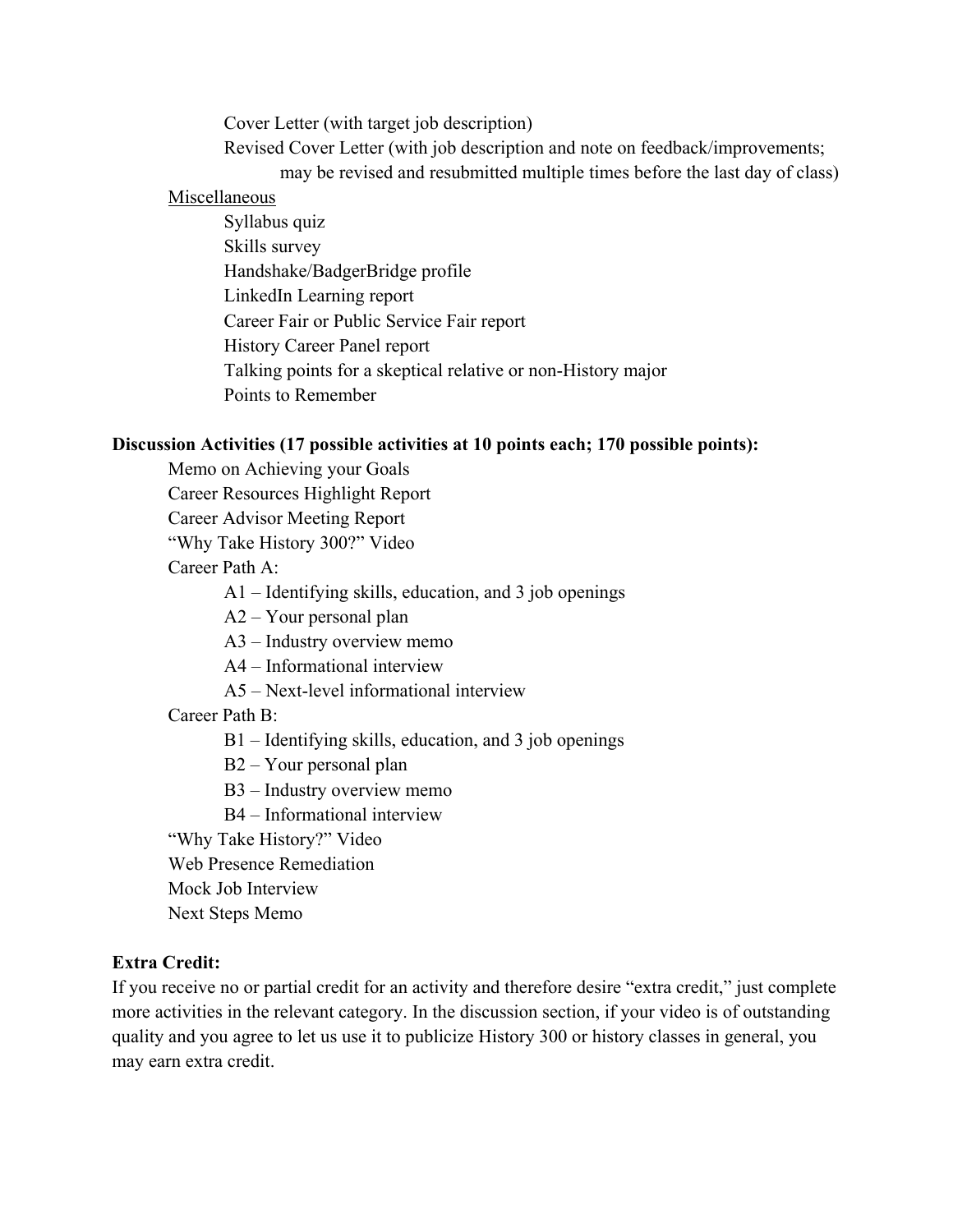#### **Credit-Hour Policy:**

For each credit-hour (1 or 2) you have signed up for, plan to spend 50 minutes in class and 2 hours on course learning activities outside of class each week. If you are taking this course for 1 credit, then, plan on 2 hours of work outside of class each week; if you are taking this course for 2 credits, plan on 4 hours of work outside of class each week. Expected out-of-class work for one credit includes researching speakers and potential career fields, as well as writing, re-writing, and revising memos, summaries, your resume, and your cover letter. Out-of-class work for the second credit includes researching and developing your own career plan, preparing for and conducting informational interviews, preparing oral presentations, and the like. Students enrolled in History 301 (for one credit) should also be enrolled concurrently in History 300 for two credits. In addition to the activities for History 300, students in History 301 participate in an additional 45 hours of learning activities. These activities include individual consultations with the instructor and internship supervisor, internship activities, and other student work as described in the History 301 syllabus.

#### **Usage of Audio Recorded Lectures Statement**

Recordings of presentations and discussions in History 300 are protected intellectual property at UW-Madison. Students in this course may use the materials and recordings for their personal use related to participation in this class. Students may also take notes solely for their personal use. If a lecture is not already recorded, you are not authorized to record lectures without Professor Thal's permission unless you are considered by the university to be a qualified student with a disability requiring accommodation. [Regent Policy Document 4-1] Students may not copy or have lecture materials and recordings outside of class, including posting on internet sites or selling to commercial entities. Students are also prohibited from providing or selling their personal notes to anyone else or being paid for taking notes by any person or commercial firm without the instructor's express written permission. Unauthorized use of these copyrighted lecture materials and recordings constitutes copyright infringement and may be addressed under the university's policies, UWS Chapters 14 and 17, governing student academic and nonacademic misconduct.

#### **Quarantine or Isolation Due to COVID-19**

Students should continually monitor themselves for COVID-19 symptoms and get tested for the virus if they have symptoms or have been in close contact with someone with COVID-19. Students should reach out to instructors as soon as possible if they become ill or need to isolate or quarantine, in order to make alternate plans for how to proceed with the course. Students are strongly encouraged to communicate with their instructor concerning their illness and the anticipated extent of their absence from the course (either in-person or remote). The instructor will work with the student to provide alternative ways to complete the course work.

#### **Diversity and Inclusion**